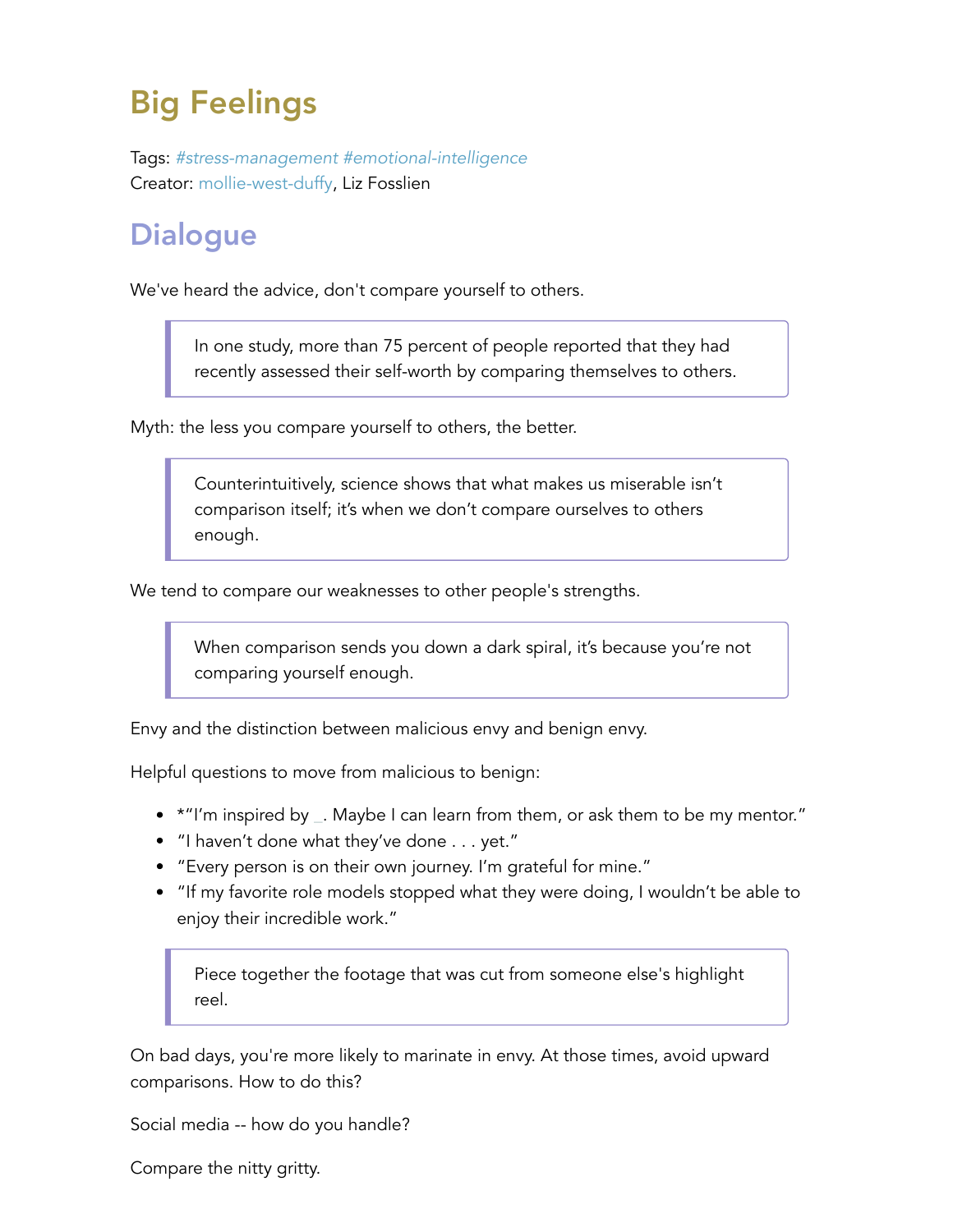Compare present you against past you.

What have you changed your mind on?

## **Quotes**

*Highlight [page 26]:* Anxiety is general unease because of an uncertain outcome. We feel anxious when we aren't sure how larger forces will interfere with our lives. • Fear is when we believe that something specific will happen (like tripping over your words during an important presentation, or a loved one dying).

*Highlight [page 34]:* If your anxiety in the face of uncertainty is so intense that sitting with it sounds unbearable, remember this: strong emotions—those that cause a physical sensation in your body—last about ninety seconds. We know that the urge to do something (anything!) when you're in peak panic mode can feel overpowering. The best advice we have is to force yourself to pause and just sit there. Tell yourself, "This will pass." Count to ninety. Or, if that sounds like too much, just count to five. Do it once and you'll likely find you can do it again.

*Highlight [page 56]:* We're guessing you've found yourself in similar spirals. Relentlessly pitting ourselves against others can make us resentful, anxious, and impulsive (true story: people are more likely to go bankrupt after their neighbor wins the lotto).2 Comparison and envy also make us feel ashamed; "Envy is an ugly two-headed monster," says psychology professor Dr. Christine Harris. "One head wants what someone else has. The other head chews on the first for having these negative feelings."\*

*Highlight [page 58]:* To put it simply: Avoiding social media for a while can be useful (we'll talk about this more later in the chapter), but it doesn't mean your days of evaluating yourself against others are over.

*Highlight [page 61]:* Too often, we draw comparisons that torpedo our self-esteem. But chances are, when comparison sends you down a dark spiral, it's because you're not comparing yourself enough. You watch a ridiculously talented pianist breeze through Rachmaninoff's Piano Concerto No. 3, tell yourself, "I'm so bad at piano," and stop there. You don't think about the fact that that pianist spends every day practicing for hours and has been playing since he was a preschooler. Or you focus only on how long it took you to get a bachelor's degree, without giving yourself credit for what you achieved. Research shows that we tend to compare our weaknesses to other people's

*Highlight [page 62]:* COMPARISON | 41 strengths. When you compare more comprehensively, things start to feel more attainable. Priscilla needed to compare herself more to understand that she had overcome many more financial hardships than her peers had had to face. When she started to read statistics about how few people with parents who haven't gone to college earn a bachelor's degree, she began to feel proud of herself. "That helped me realize that it didn't matter how long it took me. I did it." A family friend also reminded her that life has one deadline: when you die. Every other